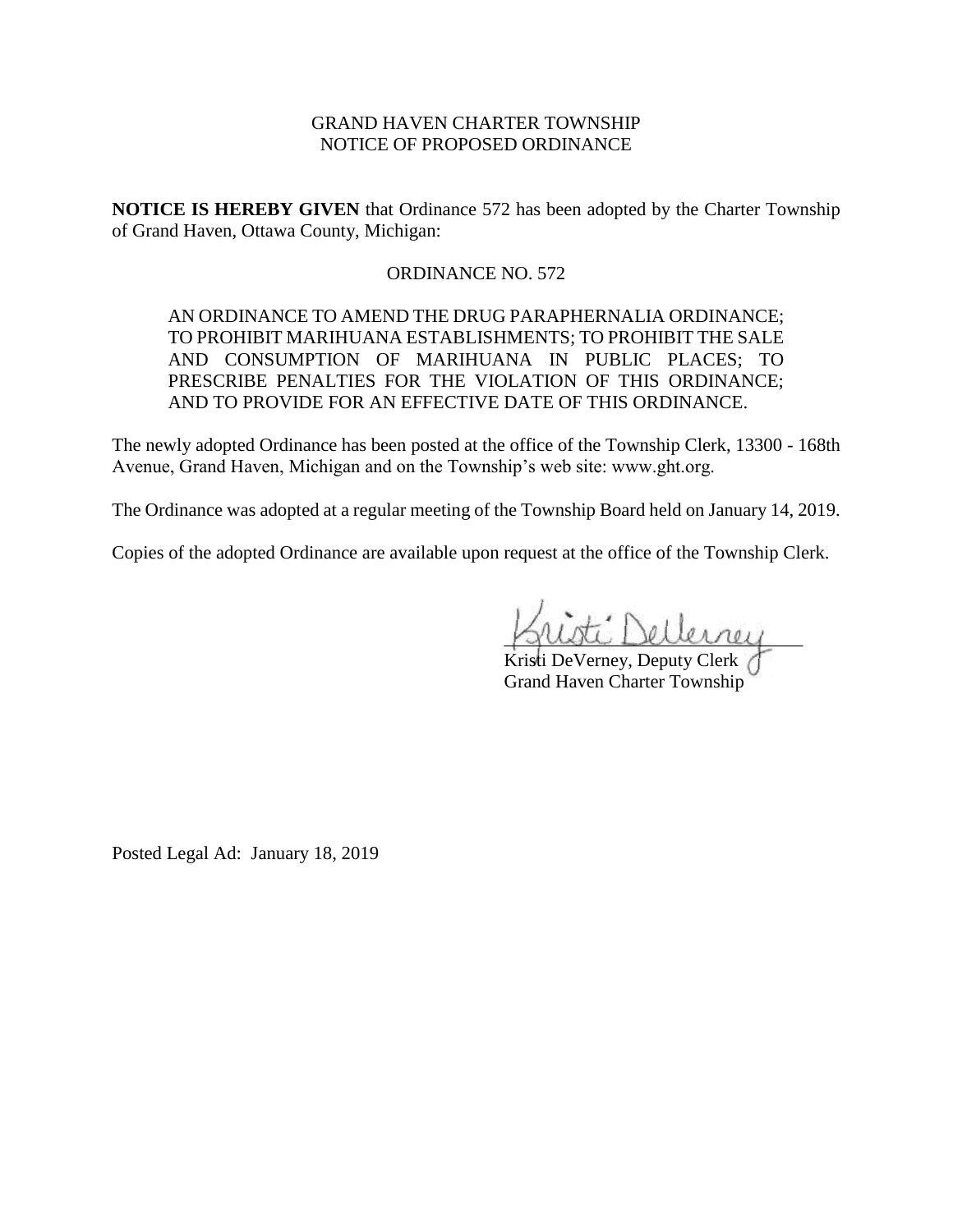## **35.0650 DRUG PARAPHERNALIA AMENDMENT AND MARIHUANA REGULATION ORDINANCE CHARTER TOWNSHIP OF GRAND HAVEN, MICHIGAN**

AN ORDINANCE TO AMEND THE DRUG PARAPHERNALIA ORDINANCE; TO PROHIBIT MARIHUANA ESTABLISHMENTS; TO PROHIBIT THE SALE AND CONSUMPTION OF MARIHUANA IN PUBLIC PLACES; TO PRESCRIBE PENALTIES FOR THE VIOLATION OF THIS ORDINANCE; AND TO PROVIDE FOR AN EFFECTIVE DATE OF THIS ORDINANCE.

GRAND HAVEN CHARTER TOWNSHIP, COUNTY OF OTTAWA, STATE OF MICHIGAN, ORDAINS:

### **35.0651 Sec. 1 DRUG PARAPHERNALIA ORDINANCE AMENDMENT**

The Township's Drug Paraphernalia Ordinance is repealed to the extent it is preempted by the Michigan Regulation and Taxation of Marihauna Act (the "MRTMA").

## **35.0652 Sec. 2 PROHIBITION OF MARIHUANA ESTABLISHMENTS**

- 1. Pursuant to the provisions of Section 6.1 of the MRTMA, marihuana establishments, as defined by the MRTMA, are completely prohibited within the boundaries of the Township.
- 2. Any applicant for a state or local license to establish a marihuana establishment, as defined by the MRTMA, within the boundaries of the Township shall be deemed to be not in compliance with this Ordinance.
- 3. This Section does not supersede rights and obligations with respect to the transportation of marihuana through the Township to the extent provided by the MRTMA and does not supersede rights and obligations under Michigan law.

## **35.0653 Sec. 3 PROHIBITION ON SALE AND CONSUMPTION OF MARIHUANA IN PUBLIC PLACES**

- 1. In conformance with Sections 4.1(e) and 6.2(b) of the MRTMA, the sale or consumption of marihuana in any form and the sale or display of marihuana accessories, as defined by the MRTMA, is prohibited in any public places within the boundaries of the Township.
- 2. Any person who violates any of the provisions of this Section shall be responsible for a municipal civil infraction punishable by a civil fine of \$500, plus courtimposed costs.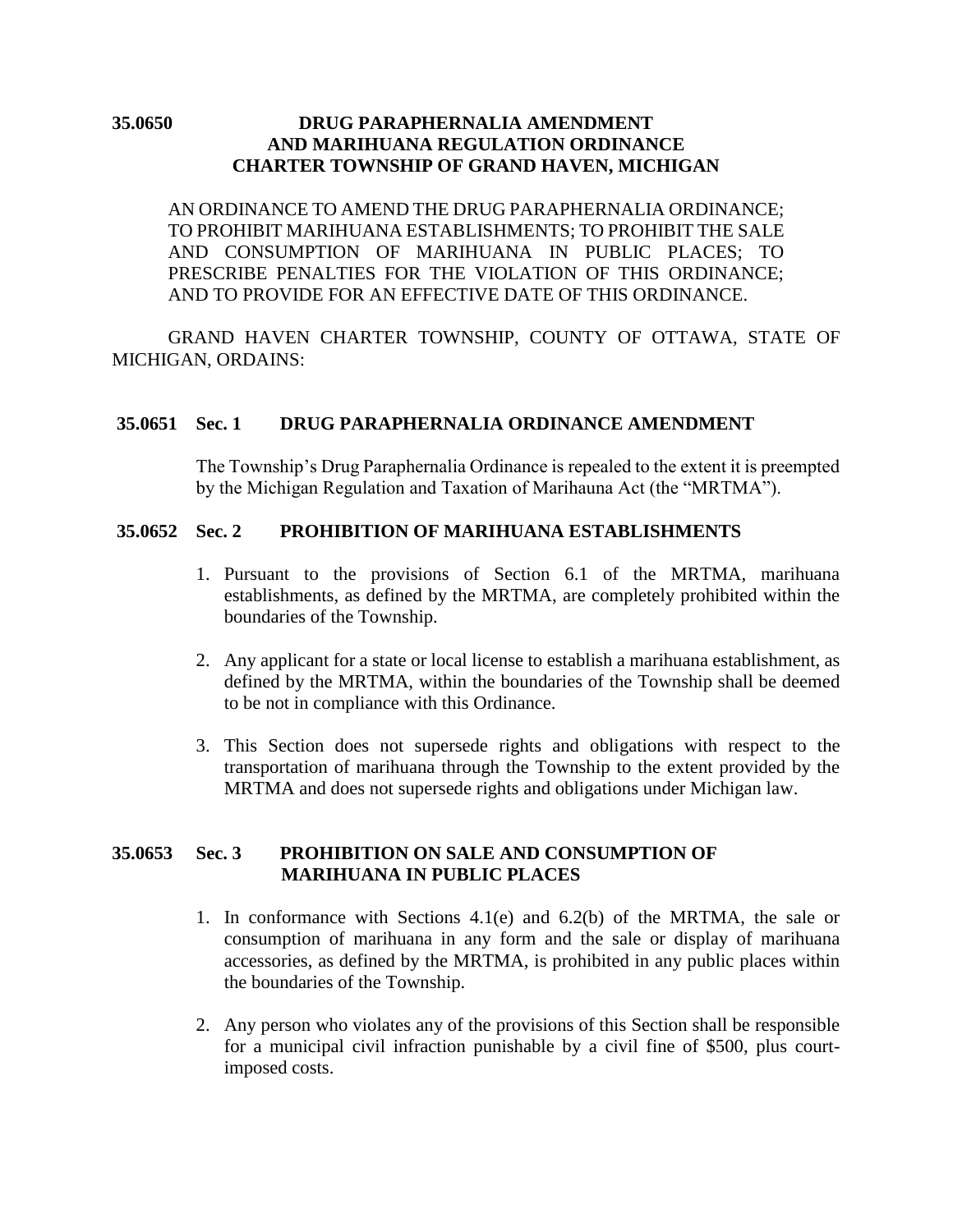3. This Section does not supersede rights and obligations with respect to the transfer and consumption of marihuana on private property to the extent authorized by the person who owns, occupies, or operates such property, as provided in and authorized by the MRTMA, and does not supersede rights and obligations with respect to the use of marihuana for medical purposes as provided by any law of the State of Michigan allowing for or regulating marihuana for medical use.

# **35.0654 Sec. 4 SEVERABILITY**

This Ordinance and its various parts, sections, subsections, sentences, phrases, and clauses are declared to be severable. If any part, section, subsection, sentence, phrase, or clause is adjudged unconstitutional or invalid by a Court of competent jurisdiction, the remainder of the Ordinance shall not be affected. The captions included at the beginning of each section are for convenience only and shall not be considered a part of this Ordinance.

## **35.0655 Sec. 5 REPEAL**

All resolutions, ordinances, orders, or parts of any of them in conflict in whole or in part with any of the provisions of this Ordnance are, to the extent of such conflict, repealed.

## **35.0656 Sec. 6 ADMINISTRATIVE LIABILITY**

No officer, agent, or employee of the Township or member of the Township Board shall be personally liable for any damage which may occur to any person or entity as a result of any act or decision performed in the discharge of duties and responsibilities pursuant to this Ordinance.

### **35.0657 Sec. 7 EFFECTIVE DATE**

This Ordinance was approved and adopted by the Township Board on January 14, 2019, after introduction and a first reading on November 26, 2018, and publication after such reading as is required by Michigan Act 359 of 1947, as amended. This Ordinance shall be effective on January 26, 2019.

\_\_\_\_\_\_\_\_\_\_\_\_\_\_\_\_\_\_\_\_\_\_\_\_\_\_\_\_\_\_\_ \_\_\_\_\_\_\_\_\_\_\_\_\_\_\_\_\_\_\_\_\_\_\_\_\_\_\_\_\_\_

Mark Reenders, Laurie Larsen Township Supervisor Township Clerk